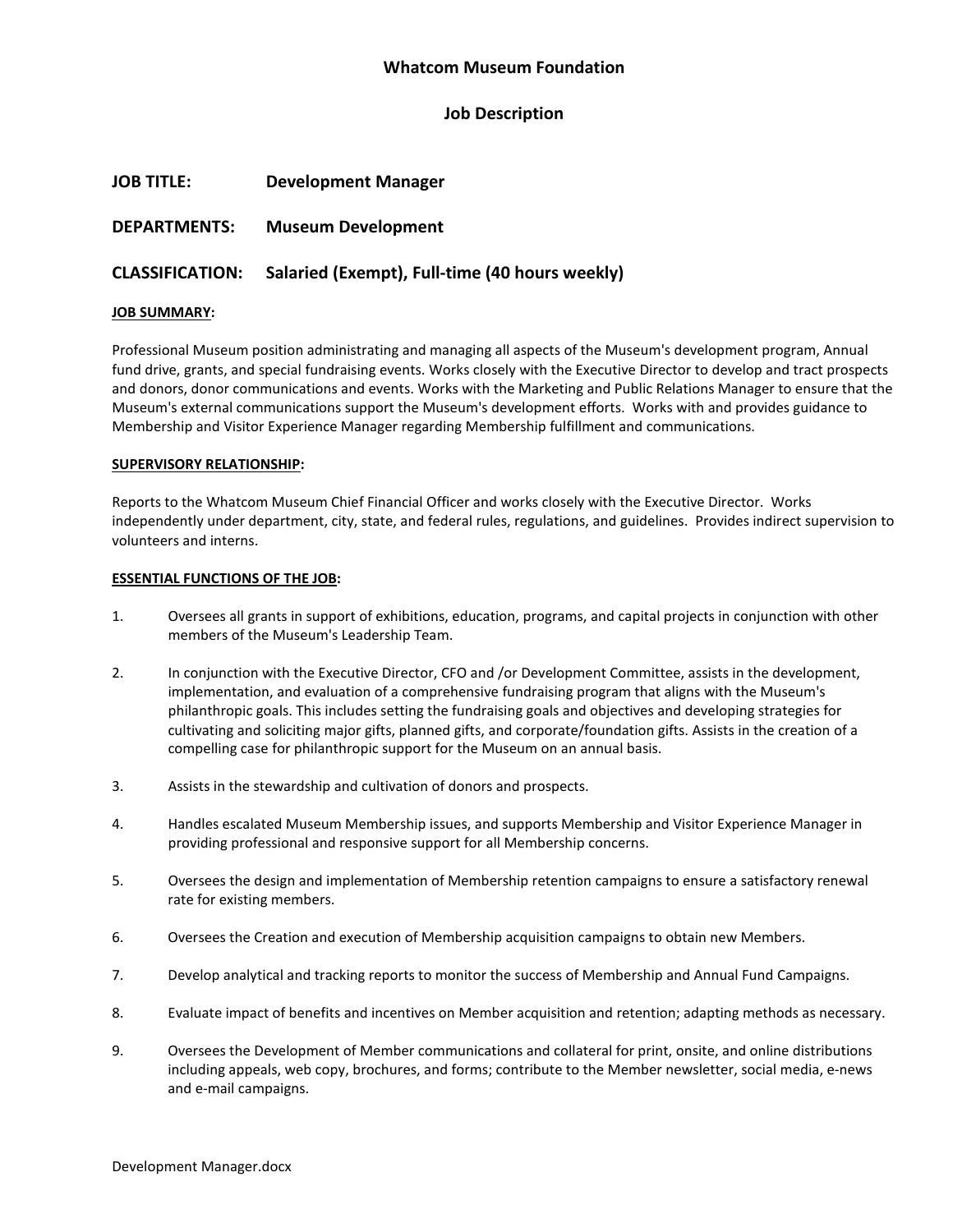#### ESSENTIAL FUNCTIONS OF THE JOB (continued):

- 10. Manages Annual Fund Campaigns, along with other offers, benefits, and unique Member experiences in order to increase engagement and raise funds for the Museum.
- 11. Collaborates with staff, Board of Trustees, volunteers and vendors to host Museum Member and Fundraising Events which enrich the visitor experience, increase community engagement, and support the institutional relevance for the future.
- 12. Plan and proactively organize fundraising events to ensure maximum turnout and smooth operations; including invitations and other preliminary activities, the events themselves, and all post-event cleaning and analysis of success.
- 13. Maintains routine communication and support for the Whatcom Museum Advocates and other volunteers.
- 14. With CFO and Executive Director, develops Fund Raising, Development, Annual Appeal campaigns, and Member Event goals and objectives; organizes and manages day-to-day operations and special projects for these areas; assists with the development of policies and procedures for Membership operations.
- 15. Assists CFO and Executive Director in the preparation of annual budget for Development, Annual Appeal campaigns, and Member Events; implements and monitors approved budget; submits reports and other information to CFO and Executive Director as requested.
- 16. Implement and maintain reliable and organized electronic and physical filing systems for all grant and other Development documentation.

#### **ADDITIONAL WORK PERFORMED:**

- 1. Acts as resource to management and employees regarding Development and Membership programs; keeps current in new developments in the field through professional memberships, attending conferences and networking with professionals.
- 2. Assists the Executive Director with communication, fund development, marketing, and other responsibilities as assigned.
- 3. Working with digital images and design.
- 4. May perform physical activities to include moving, lifting, pushing, carrying equipment or supplies.
- 5. Performs other related duties as assigned by CFO and/or the Executive Director of the Museum.

### **PERFORMANCE REQUIREMENTS (Knowledge, Skills, and Abilities):**

- − A working knowledge of non-profit fundraising, preferably in the museum field with a focus on membership and development.
- Understanding of fundraising principles and current trends in membership.
- − Ability to gain a working knowledge of basic Museum functions and current thinking and best practices in the field.
- Ability to be self-directing and to work with minimal direct supervision.
- − Strong organization and task management skills, problem analysis and decision-making, planning and organizing, management control, adaptability/flexibility and time management.
- Strong oral communication and interpersonal skills for working with a diverse population including other employees, Museum patrons, and the general public.
- Ability to handle stressful situations professionally and with tact.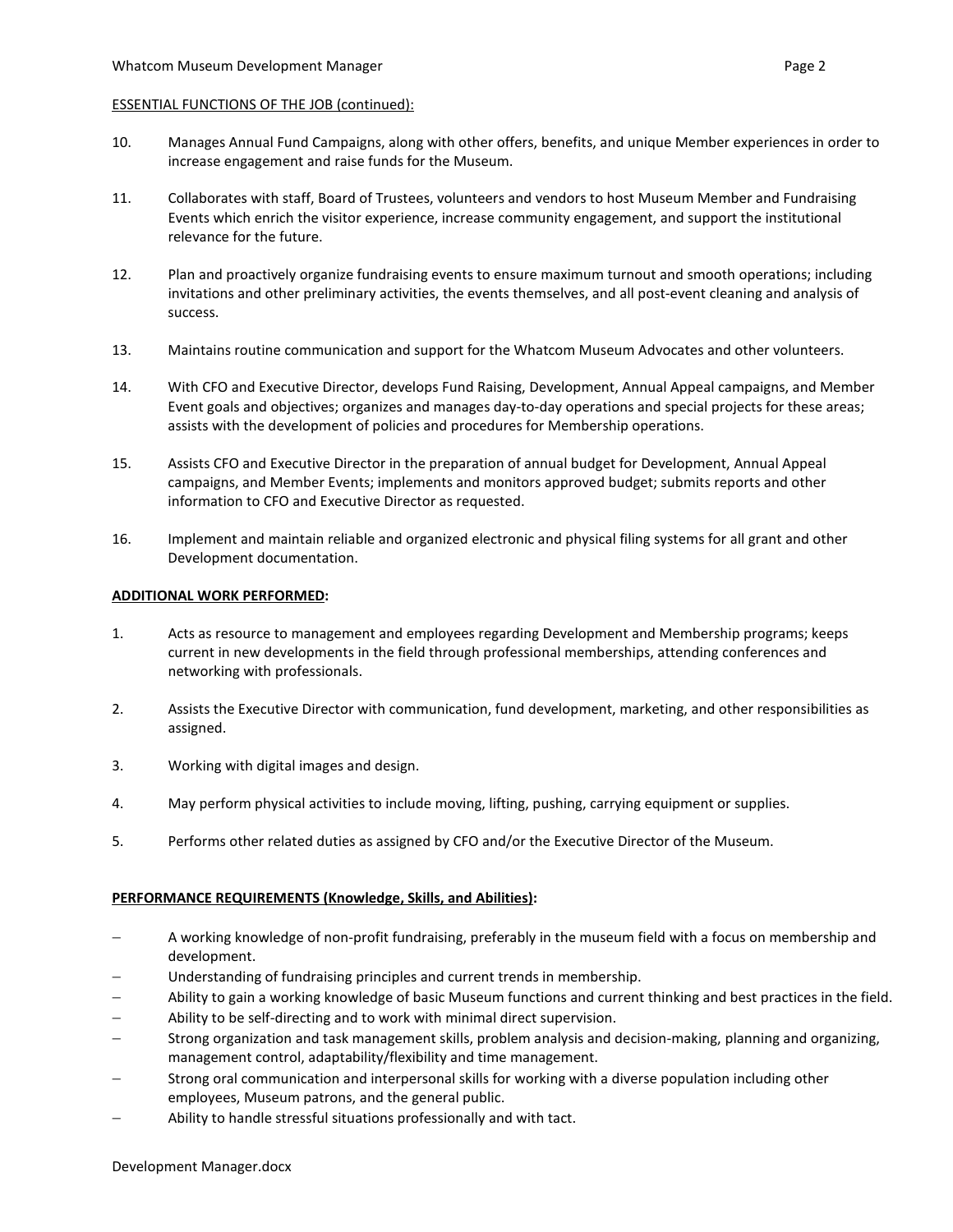- Strong work ethic and strong customer service orientation; conducts self at all times in accordance with the ethical standards required of Museum employees.
- − Ability to avoid conflicts of interest in use of Museum and of City resources and personnel.
- Ability to maintain appearance of fairness in dealings with staff and customers.
- − Public presentation skills including the ability to report on membership and events in an understandable manner to management or board members.
- − Ability to understand and clearly explain Museum Membership policies and procedures
- − Ability to organize, prioritize, and independently perform work assignments.
- − Ability to do repetitive work quickly, accurately, and with close attention to detail in an atmosphere of frequent interruptions.
- − Familiarity with data management best practices.
- − Knowledge of basic math skills including the ability to add, subtract, multiply, and divide with accuracy.
- − Good computer skills including basic proficiency with the MS Office Suite (Word, Excel, PowerPoint).
- − Relational database experience required.
- − Ability to accurately and rapidly process payments and record transactions.
- − Spearhead all direct mail correspondence and have a working understanding of USPS bulk-mail procedures.
- Physical ability to perform required duties including:
	- sitting or standing for long periods of time
	- − visual acuity to read a computer screen and a typeset page
	- − fine finger dexterity to operate a cash register and computer keyboard and mouse, etc.
	- − occasionally lift up to 30 pounds
- − Ability and willingness to demonstrate the Public Service Competencies of Service Orientation, Results Orientation, and Teamwork and Cooperation.

### **WORKING ENVIRONMENT:**

Work is generally performed in an office environment, with frequent interaction with the public in person and by telephone. Requires some lifting of heavy supplies and materials.

### **EXPERIENCE AND TRAINING REQUIREMENTS:**

- Bachelor's Degree or equivalent required in the fields of either Business, Marketing or Communications.
- Two years of experience managing data bases, membership programs, event handling, fund raising, or a combination thereof.
- − Combined experience/education as substitute for minimum education.
- Non-profit experience preferred.

### **NECESSARY SPECIAL REQUIREMENTS:**

- − Must pass a local police and Washington State Adult/Child Abuse background check prior to hire.
- − Willingness and ability to work flexible and/or additional hours which may include evenings and weekends.
- − Occasional in-town driving required.